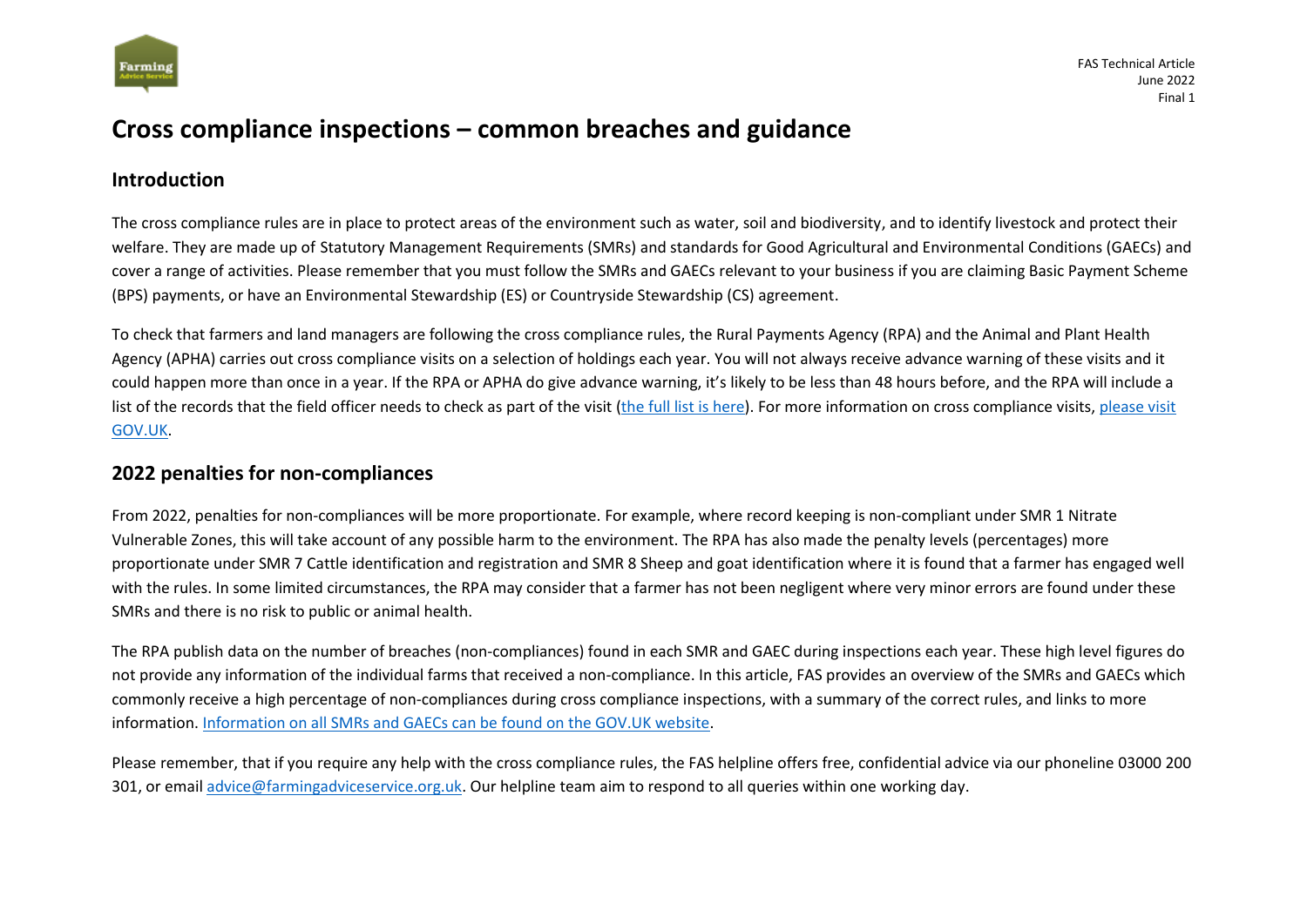

[Think manures](https://www.nutrientmanagement.org/tried-and-tested/3-think-manures-2017/) booklet produced by Tried & Tested includes

guidance on storing manures.

| SMR 1: Nitrate Vulnerable Zones (NVZ) are areas designated as being at risk from agricultural nitrate pollution and make up around 55% of |                                                                                                                                                                                                                                                        |                                                                                                                                                                                                                                                                                                                                                                                                                                                                                                                                                                                                                                                                            |  |
|-------------------------------------------------------------------------------------------------------------------------------------------|--------------------------------------------------------------------------------------------------------------------------------------------------------------------------------------------------------------------------------------------------------|----------------------------------------------------------------------------------------------------------------------------------------------------------------------------------------------------------------------------------------------------------------------------------------------------------------------------------------------------------------------------------------------------------------------------------------------------------------------------------------------------------------------------------------------------------------------------------------------------------------------------------------------------------------------------|--|
| land in England.                                                                                                                          |                                                                                                                                                                                                                                                        |                                                                                                                                                                                                                                                                                                                                                                                                                                                                                                                                                                                                                                                                            |  |
| <b>Common non-compliance</b>                                                                                                              | What are the rules?                                                                                                                                                                                                                                    | <b>Recommendations for further information</b>                                                                                                                                                                                                                                                                                                                                                                                                                                                                                                                                                                                                                             |  |
| Incomplete records                                                                                                                        | Record keeping is an important part of the NVZ<br>rules, the Catchment Sensitive Farming (CSF)<br>guide for record keeping in an NVZ simplifies<br>the recording and planning requirements and<br>provides templates for the calculations<br>required. | The FAS website has a suite of resources (webinar recording,<br>newsletters and a technical article).<br>The December 2020 FAS newsletter included an article that<br>answered some of the common queries on NVZs received<br>through the FAS helpline - including the calculations required in<br>an NVZ.<br>The March 2021 FAS newsletter included a summary of the<br>records required to be in place by 30 April each year.<br>Click here for the full list of record keeping requirements for<br>using nitrogen fertilisers (including organic manure and<br>manufactured fertiliser).<br>Click here for the list of records required for storing organic<br>manures. |  |
| Temporary field heaps have been<br>positioned in a single position for<br>more than 12 months                                             | Temporary field heaps must be spread or<br>moved at least every 12 months and there must<br>be a 2-year gap before returning to the same                                                                                                               | The November 2020 FAS newsletter has an article on the rules<br>for storing manure in a heap.                                                                                                                                                                                                                                                                                                                                                                                                                                                                                                                                                                              |  |

site.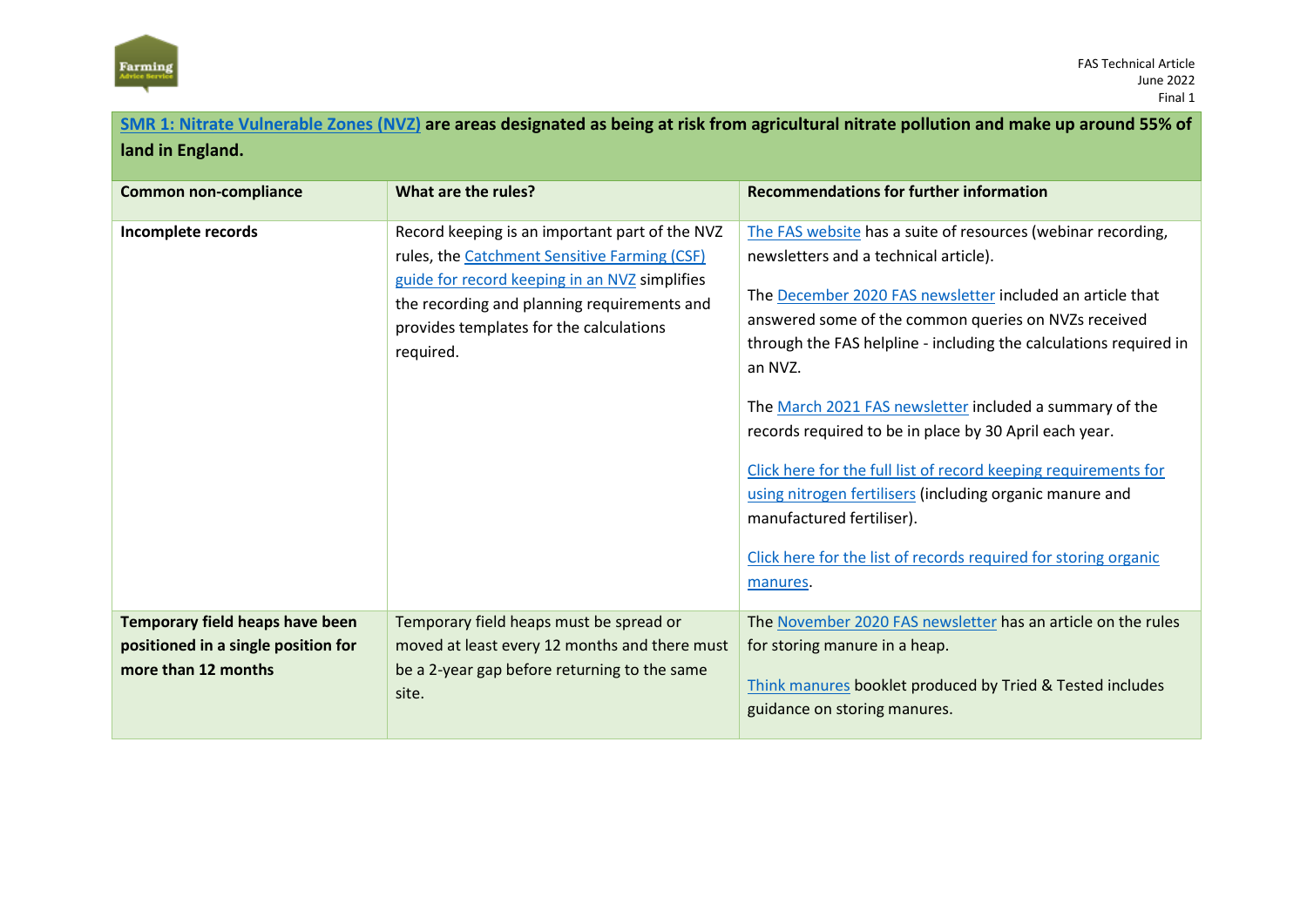

| SMR 6: Pig identification and registration helps to control the spread of disease by identifying pigs. This includes keeping accurate records<br>of movements to allow them to be traced. |                                                                                                                                                                                  |                                                                                                                        |
|-------------------------------------------------------------------------------------------------------------------------------------------------------------------------------------------|----------------------------------------------------------------------------------------------------------------------------------------------------------------------------------|------------------------------------------------------------------------------------------------------------------------|
| <b>Common non-compliance</b>                                                                                                                                                              | What are the rules?                                                                                                                                                              | <b>Recommendations for further</b><br>information                                                                      |
| Missing records for movements &<br>ID.                                                                                                                                                    | Please remember that this information must be recorded to the eAML2<br>Service or you can call the eAML2 helpline from 9am to 5pm Monday to<br>Friday: Telephone: 0844 335 8400. | There is a suite of guidance pages on<br>GOV.UK, including guidance on<br>keeping a holding register and<br>reporting. |

| SMR 7: Cattle identification and registration helps to control the spread of disease by identifying animals and keeping accurate records of<br>their births, movements and deaths to allow them to be traced. This includes cattle, bison and buffalo. |                                                                             |                                     |
|--------------------------------------------------------------------------------------------------------------------------------------------------------------------------------------------------------------------------------------------------------|-----------------------------------------------------------------------------|-------------------------------------|
| <b>Common non-compliance</b>                                                                                                                                                                                                                           | What are the rules?                                                         | <b>Recommendations for further</b>  |
|                                                                                                                                                                                                                                                        |                                                                             | information                         |
| Movements of cattle have not been                                                                                                                                                                                                                      | You must record the movement of cattle on or off your holding to British    | The guidance on GOV.UK provides     |
| reported or have been reported                                                                                                                                                                                                                         | Cattle Movement Service (BCMS) within three days. You can choose from       | more detail on reporting and        |
| incorrectly                                                                                                                                                                                                                                            | one of the following methods: Cattle Tracing System (CTS) Online, Cattle    | recording cattle movements.         |
|                                                                                                                                                                                                                                                        | Tracing Service (CTS) Web Services (there is a list of companies on GOV.UK) |                                     |
|                                                                                                                                                                                                                                                        | or the automated CTS self-service line on 0345 011 1212.                    |                                     |
| Death of an animal has not been                                                                                                                                                                                                                        | You must record the death of an animal to BCMS within seven days of the     | Guidance on recording cattle deaths |
| reported                                                                                                                                                                                                                                               | date of death. You can use CTS online to report the death of any cattle     | can be read here.                   |
|                                                                                                                                                                                                                                                        | using online or electronic options (see above), or complete the 'death      |                                     |
|                                                                                                                                                                                                                                                        | details' section of the passport. If you choose to use this method, the     |                                     |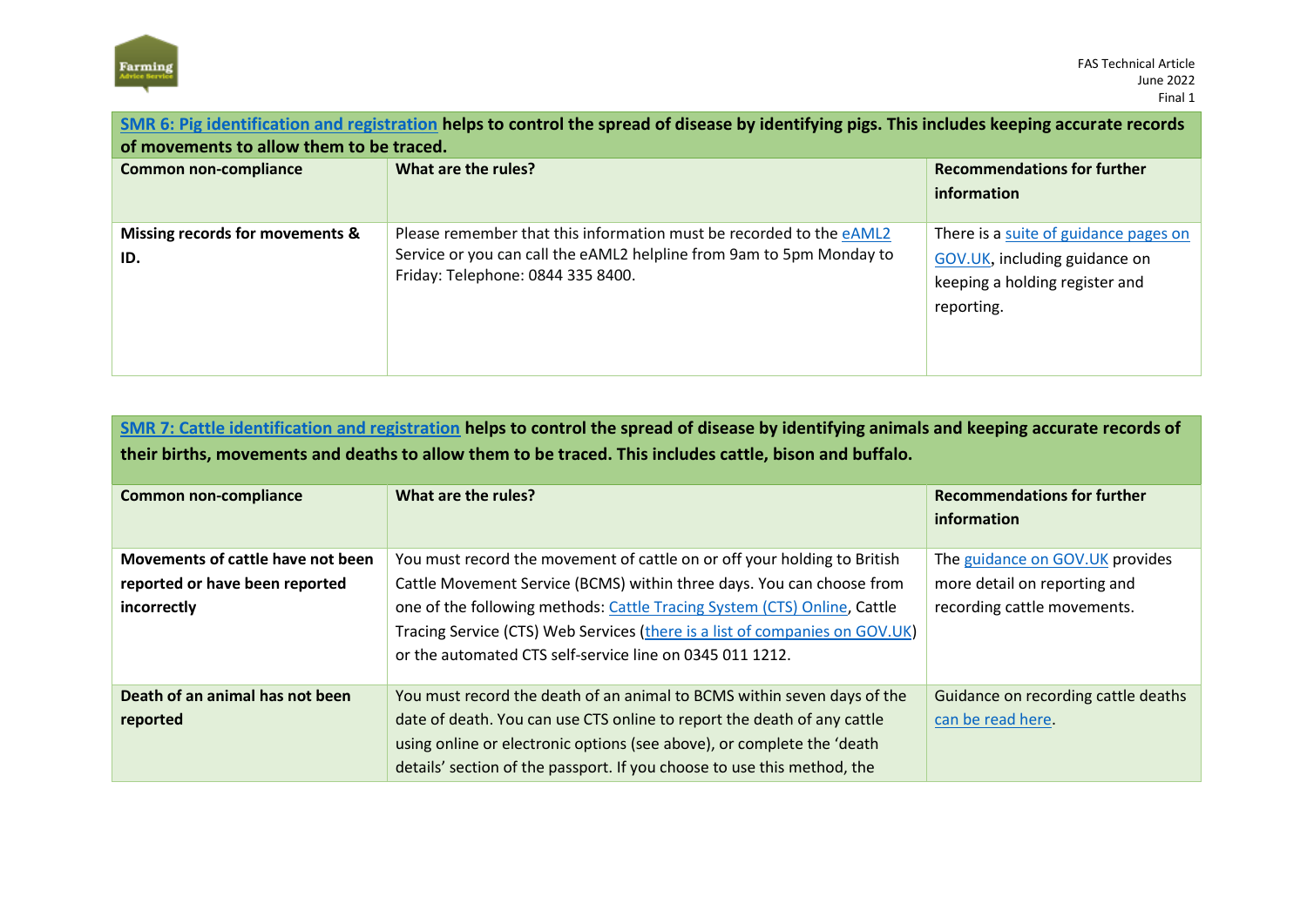

|                                     | passport must still be returned to BCMS within seven days of the date of<br>death.<br>Please note, the current reporting systems will be replaced with the<br>Livestock Information Service. The replacement date has not yet been<br>confirmed, for updates on this please visit livestockinformation.org.uk.                                                                                                                                                                                                                                                                                                                                                                                 |                                                                                                                                     |
|-------------------------------------|------------------------------------------------------------------------------------------------------------------------------------------------------------------------------------------------------------------------------------------------------------------------------------------------------------------------------------------------------------------------------------------------------------------------------------------------------------------------------------------------------------------------------------------------------------------------------------------------------------------------------------------------------------------------------------------------|-------------------------------------------------------------------------------------------------------------------------------------|
| Incorrect date recorded             | If you have submitted incorrect information when reporting a birth, death<br>or movement to BCMS, you must contact BCMS as soon as you become<br>aware of the error. BCMS will advise you about what action to take and<br>amend its records.<br>You will need to explain the issue, and give details including your County<br>Parish Holding (CPH) number and the animal's ear tag number.<br>Many farmers have received payment reductions because the information<br>that they had entered into CTS or their farm documents was inaccurate or<br>incomplete. Be sure to thoroughly check the information that you enter<br>into your farm records and prior to making a submission to BCMS. | The guidance on GOV.UK provides<br>more detail on what the process is to<br>correct information and how to<br>contact BCMS.         |
| Ear tags lost for more than 28 days | All animals born on your holding are required to be tagged with two<br>approved tags (one in each ear). If you become aware that one of your<br>animals is missing or has damaged tags, you must replace the tags within<br>28 days of noticing the loss or damage. If missing tags are found at an<br>inspection, the RPA will issue you with a notice to retag the animals.                                                                                                                                                                                                                                                                                                                  | There are several guidance pages on<br>GOV.UK for ear tags. Including how<br>to get new tags and how to keep a<br>holding register. |
| Animal not found in farm records    | All animals on your holding must be in your records. A holding register<br>must contain details on each animal and be retained for at least 10 years<br>from the end of the calendar year in which the last entry was made.                                                                                                                                                                                                                                                                                                                                                                                                                                                                    | Guidance on keeping a holding<br>register for cattle is on GOV.UK.                                                                  |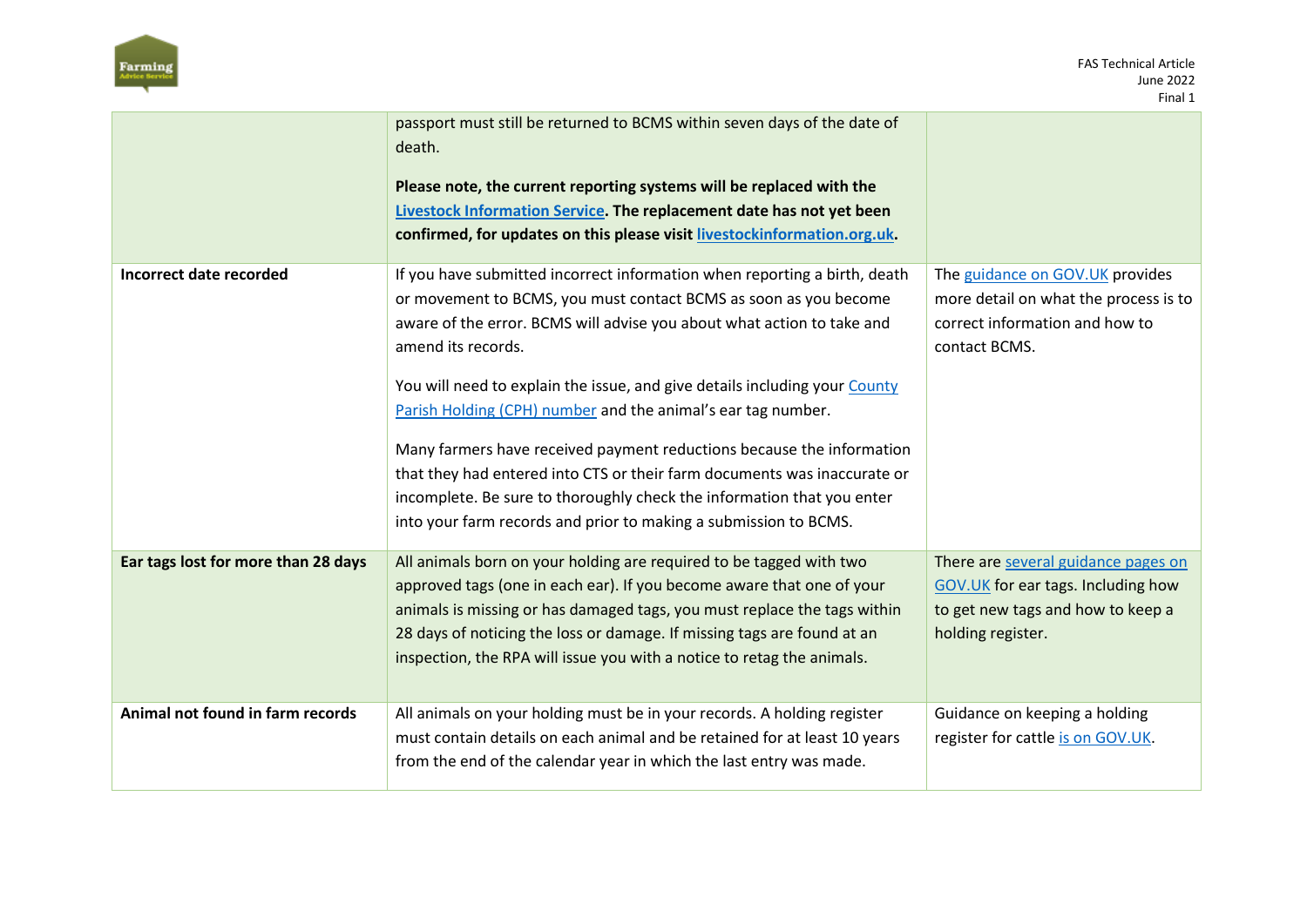

| SMR 8: Sheep and goat identification helps to control the spread of disease by identifying sheep and goats. This includes keeping accurate<br>records of movements to allow them to be traced. |                                                                                                                                                                                                                                                                                                                                                                                                                                                                                |                                                                                                                        |
|------------------------------------------------------------------------------------------------------------------------------------------------------------------------------------------------|--------------------------------------------------------------------------------------------------------------------------------------------------------------------------------------------------------------------------------------------------------------------------------------------------------------------------------------------------------------------------------------------------------------------------------------------------------------------------------|------------------------------------------------------------------------------------------------------------------------|
| <b>Common non-compliance</b>                                                                                                                                                                   | What are the rules?                                                                                                                                                                                                                                                                                                                                                                                                                                                            | <b>Recommendations for further</b><br>information                                                                      |
| Missing records for movements,<br>ID, deaths, replacement tags.                                                                                                                                | Please remember that as well as recording this information in your holding<br>register movements must now be reported to the Livestock Information<br>Service (LIS) via paper or online :<br>https://livestockinformation.org.uk/for-farmers/<br>(Please note the LIS has an excellent and user friendly online holding register<br>for keepers who use it to report moves).<br>You can contact the LIS helpline from 8am to 6pm Monday to Friday:<br>Telephone 0844 573 0137. | There is a suite of guidance pages on<br>GOV.UK, including guidance on<br>keeping a holding register and<br>reporting. |
| Annual sheep and goat stocktake<br>(inventory) is missing                                                                                                                                      | Every year, you must record the number of sheep and/or goats on your<br>holding as of 1 December, and enter this into your on-farm records. This<br>information must be submitted by 31 December. You will receive a letter in<br>November to tell you what to do for your inventory and where to send the<br>information to.                                                                                                                                                  | More information on the annual<br>inventory is on GOV.UK.                                                              |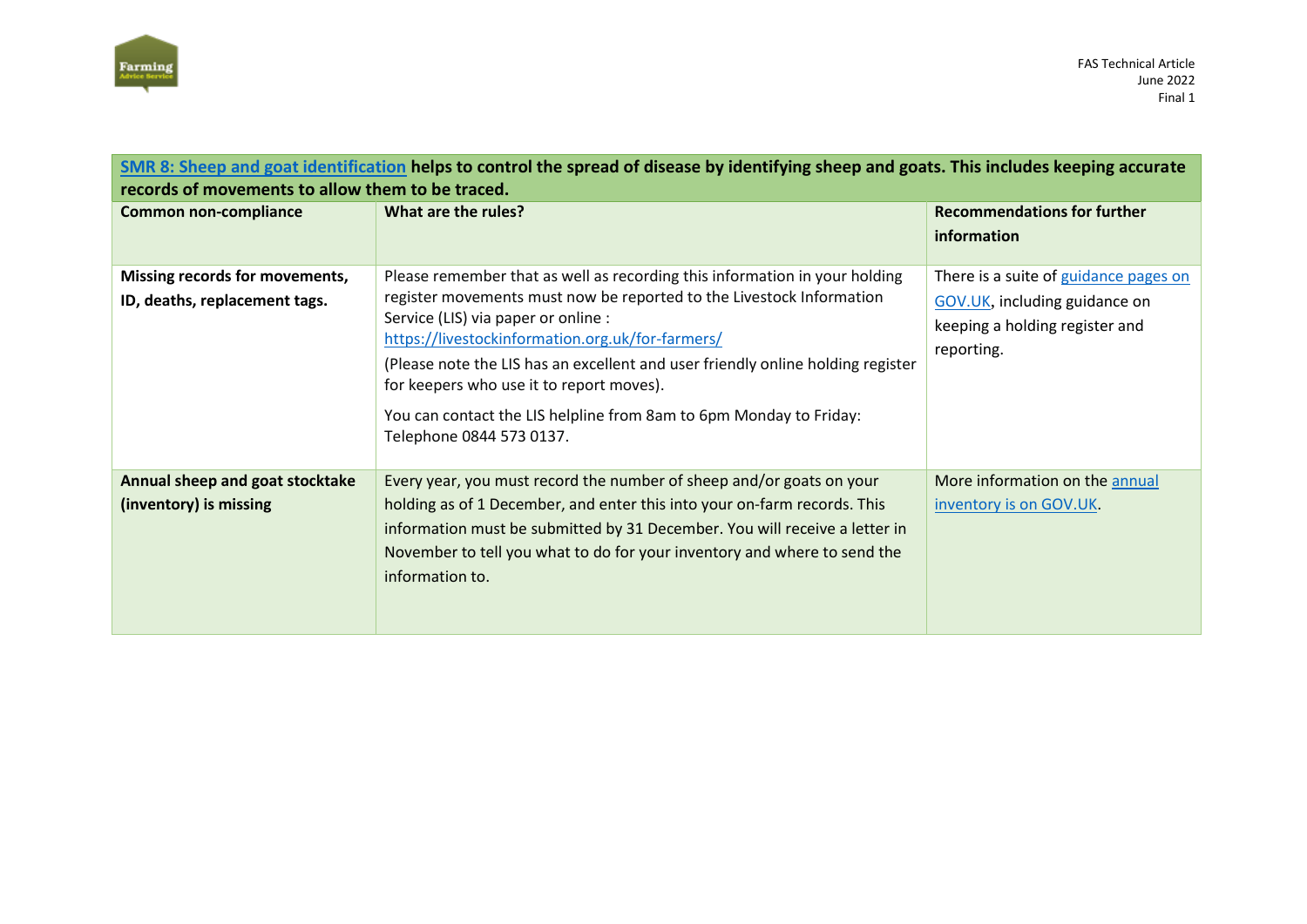

| SMR 11: Welfare of calves helps to protect the welfare of calves (bovine animals up to six months old) by meeting minimum standards for |                                                                                |                                       |
|-----------------------------------------------------------------------------------------------------------------------------------------|--------------------------------------------------------------------------------|---------------------------------------|
| their care and husbandry.                                                                                                               |                                                                                |                                       |
| <b>Common non-compliance</b>                                                                                                            | What are the rules?                                                            | <b>Recommendations for further</b>    |
|                                                                                                                                         |                                                                                | information                           |
| <b>Evidence that cleaning and</b>                                                                                                       | Housing, stalls, pens, equipment and utensils used for calves shall be         | The statutory welfare code for cattle |
| disinfection procedures are                                                                                                             | properly cleaned and disinfected to prevent cross-infection and the build-up   | details the requirements you must     |
|                                                                                                                                         |                                                                                |                                       |
| inadequate. and/or: Evidence that                                                                                                       | of disease-carrying organisms.                                                 | follow for keeping calves.            |
| faeces, urine and uneaten or spilt                                                                                                      | Faeces, urine and uneaten or spilt food must be removed as often as            |                                       |
| food has not been removed                                                                                                               | necessary to minimise smell and to avoid attracting flies or rodents. Please   |                                       |
| frequently enough to avoid                                                                                                              | remember that calves must be checked at least twice a day if they are          |                                       |
| attracting flies or rodents.                                                                                                            | housed, and at least once a day if they are kept outside.                      |                                       |
|                                                                                                                                         |                                                                                |                                       |
|                                                                                                                                         |                                                                                |                                       |
|                                                                                                                                         |                                                                                |                                       |
| Calf does not have access to a                                                                                                          | All calves must be provided with appropriate bedding.                          |                                       |
| lying area which is clean,                                                                                                              |                                                                                |                                       |
| comfortable and/or well-drained                                                                                                         | All calves must be kept on, or at all times have access to, a lying area which |                                       |
| and which does not adversely                                                                                                            | is clean, comfortable and well-drained and which does not adversely affect     |                                       |
| affect it.                                                                                                                              | the calves.                                                                    |                                       |
|                                                                                                                                         | All housed calves and calves kept in hutches or temporary structures shall be  |                                       |
|                                                                                                                                         | kept on, or at all times have access to, a lying area which is well-maintained |                                       |
|                                                                                                                                         | with dry bedding.                                                              |                                       |
|                                                                                                                                         |                                                                                |                                       |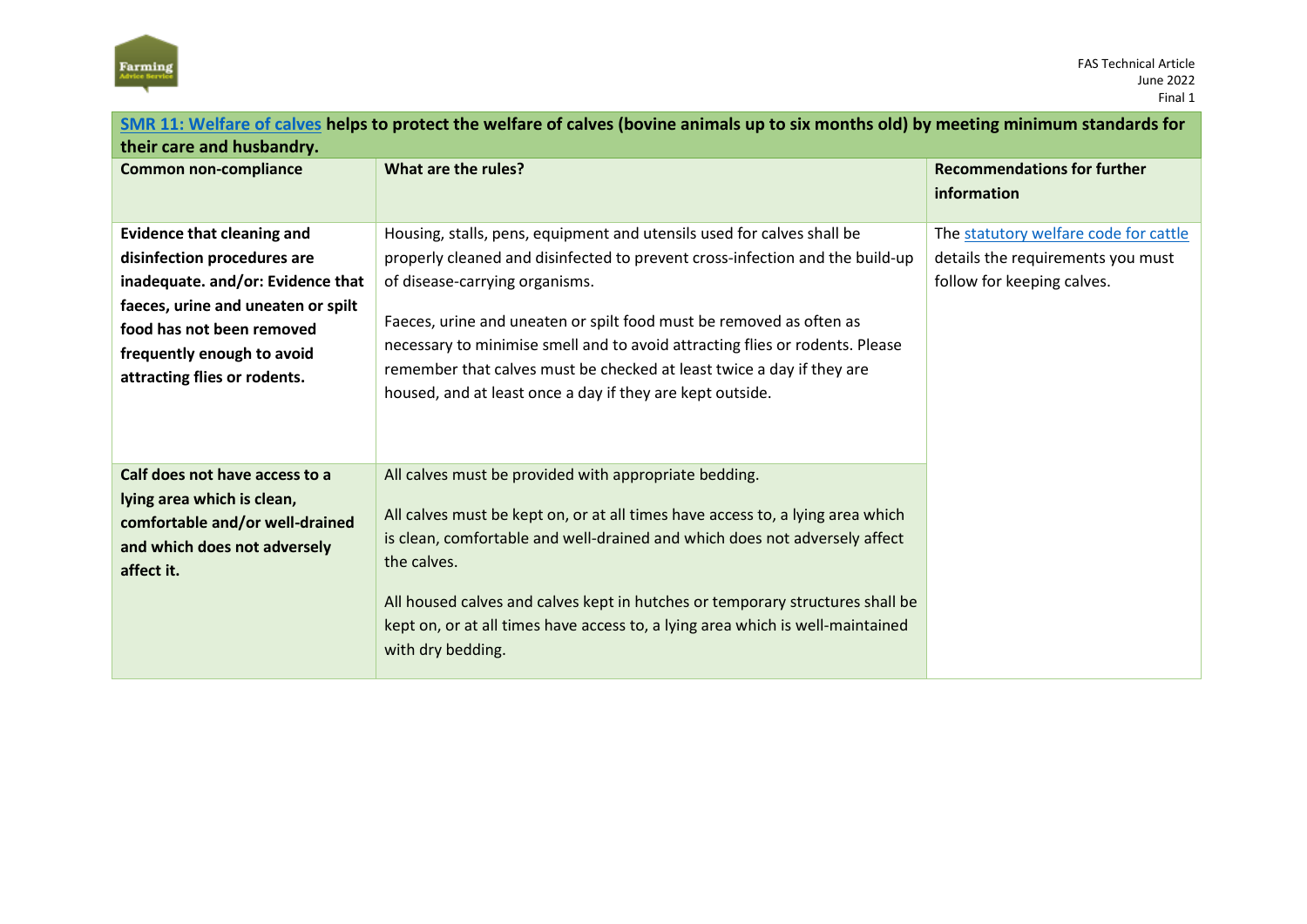

| SMR 12: Welfare of Pigs helps to protect the welfare of pigs by meeting minimum standards for their care and husbandry. |                                                                                                                             |                                                                                  |  |
|-------------------------------------------------------------------------------------------------------------------------|-----------------------------------------------------------------------------------------------------------------------------|----------------------------------------------------------------------------------|--|
| Common non-<br>compliance                                                                                               | What are the rules?                                                                                                         | <b>Recommendations for further information</b>                                   |  |
| At the time of inspection,<br>pigs over 2 weeks old<br>were found to have not                                           | It is important for pigs to have access to water, you must give them<br>enough fresh water to last them throughout the day. | The statutory welfare code for pigs details the<br>requirements you must follow. |  |
| been given permanent<br>access to an adequate<br>supply of freshwater                                                   |                                                                                                                             |                                                                                  |  |

| SMR 13: Animal welfare helps to protect the welfare of farmed animals by meeting minimum standards for their care and husbandry. This |  |
|---------------------------------------------------------------------------------------------------------------------------------------|--|
| SMR applies to any species kept for farming purposes.                                                                                 |  |

| <b>Common non-compliance</b>                                                                              | What are the rules?                                                                                                                                                                                                                                                                                                                                                                                                                                                                                                                    | <b>Recommendations for further</b><br>information                                                                                                                                                                                                                                        |
|-----------------------------------------------------------------------------------------------------------|----------------------------------------------------------------------------------------------------------------------------------------------------------------------------------------------------------------------------------------------------------------------------------------------------------------------------------------------------------------------------------------------------------------------------------------------------------------------------------------------------------------------------------------|------------------------------------------------------------------------------------------------------------------------------------------------------------------------------------------------------------------------------------------------------------------------------------------|
| Insufficient staff to prevent welfare<br>problems occurring, or evidence of<br>stockperson lacking skills | Please remember that it is against the law to neglect or be cruel to a farm<br>animal. If you are responsible for an animal, you must make sure that you<br>care for it properly. You can be fined, jailed or banned from owning<br>animals, for causing unnecessary suffering to an animal, or for not killing<br>it humanely. It is vital that the stockperson has the ability and knowledge<br>to care for livestock and meet their needs. There also needs to be enough<br>staff to inspect the animals as frequently as required. | Please refer to the relevant statutory<br>welfare code of<br>practice/recommendation:<br>laying hens and pullets<br>meat chickens and meat breeding<br>chickens<br>ducks<br>turkeys<br>$\overline{\phantom{a}}$<br>cattle (beef cattle and dairy cows)<br>pigs (including breeding sows) |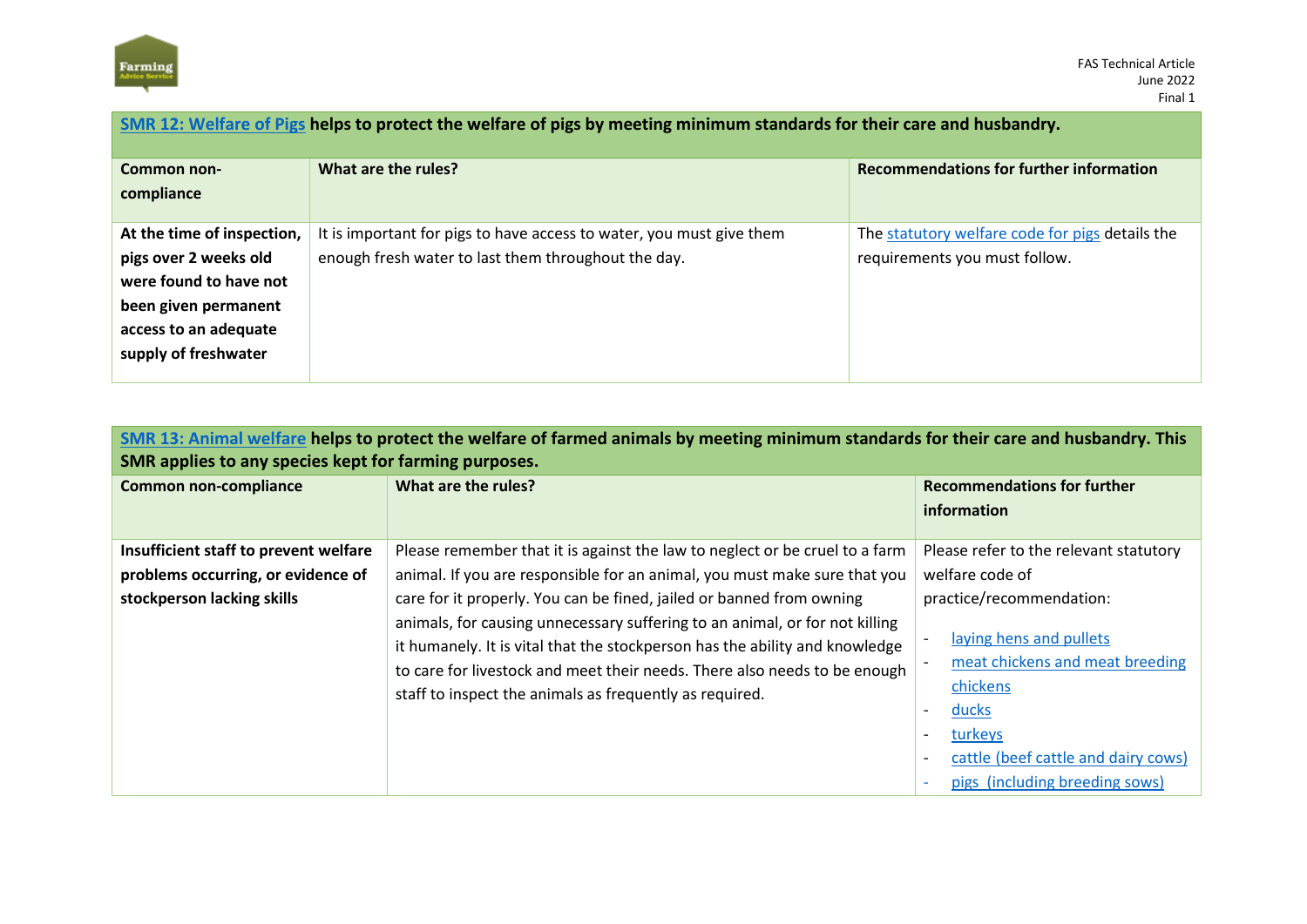

|                                                                                                                                                                                                                           |                                                                                                                                                                                                                                                                                                                                                                                                                                                                                                                                                                      | sheep (including milk sheep)<br>goats                                                                                                                                                                                                            |
|---------------------------------------------------------------------------------------------------------------------------------------------------------------------------------------------------------------------------|----------------------------------------------------------------------------------------------------------------------------------------------------------------------------------------------------------------------------------------------------------------------------------------------------------------------------------------------------------------------------------------------------------------------------------------------------------------------------------------------------------------------------------------------------------------------|--------------------------------------------------------------------------------------------------------------------------------------------------------------------------------------------------------------------------------------------------|
| Delays in treating sick animals or<br>seeking veterinary advice. Animal<br>not isolated when it is believed they<br>should have been, or the isolation<br>area is not suitable (e.g. lack of dry<br>comfortable bedding). | You must care for any animal that is ill or injured and, when necessary,<br>call your vet.<br>You must isolate sick or injured animals in suitable accommodation and,<br>where needed, dry comfortable bedding.                                                                                                                                                                                                                                                                                                                                                      | If you have a sick animal, please<br>consult your vet.                                                                                                                                                                                           |
| Medicine records are not kept, or<br>kept accurately. Missing or<br>inaccurate records for deaths                                                                                                                         | You must keep records of your animals' health and welfare, this includes<br>the:<br>number of any dead animals (mortalities) found when they are<br>$\qquad \qquad \blacksquare$<br>checked;<br>date you treated any ill or injured animals, including what<br>medicine you used and which animals you treated.<br>You must keep these records for at least 3 years (at least 5 years for food<br>producing animals) and make them available to any authorised person<br>who asks for them. For example, inspectors from Defra, the APHA or your<br>local authority. | Below are links to pages on GOV.UK<br>with requirements for keeping a<br>holding register for livestock:<br>cattle<br>sheep<br>goats<br>pigs<br>poultry<br>Please refer to the relevant statutory<br>welfare code of<br>practice/recommendation: |
| Sharp edges or protrusions in<br>accommodation or fittings likely to<br>cause injury.                                                                                                                                     | You must keep all surfaces that your animals can access (such as walls<br>and floors) free from anything that could cause injury or death, like:<br>sharp edges or protruding (sticking out) parts<br>electrical wires<br>toxic paint or wood preservative - make sure that any second-<br>hand materials don't have any lead-based paint                                                                                                                                                                                                                            | laying hens and pullets<br>$\blacksquare$<br>meat chickens and meat breeding<br>chickens<br>ducks<br>$\overline{\phantom{a}}$<br>turkeys<br>cattle (beef cattle and dairy cows)                                                                  |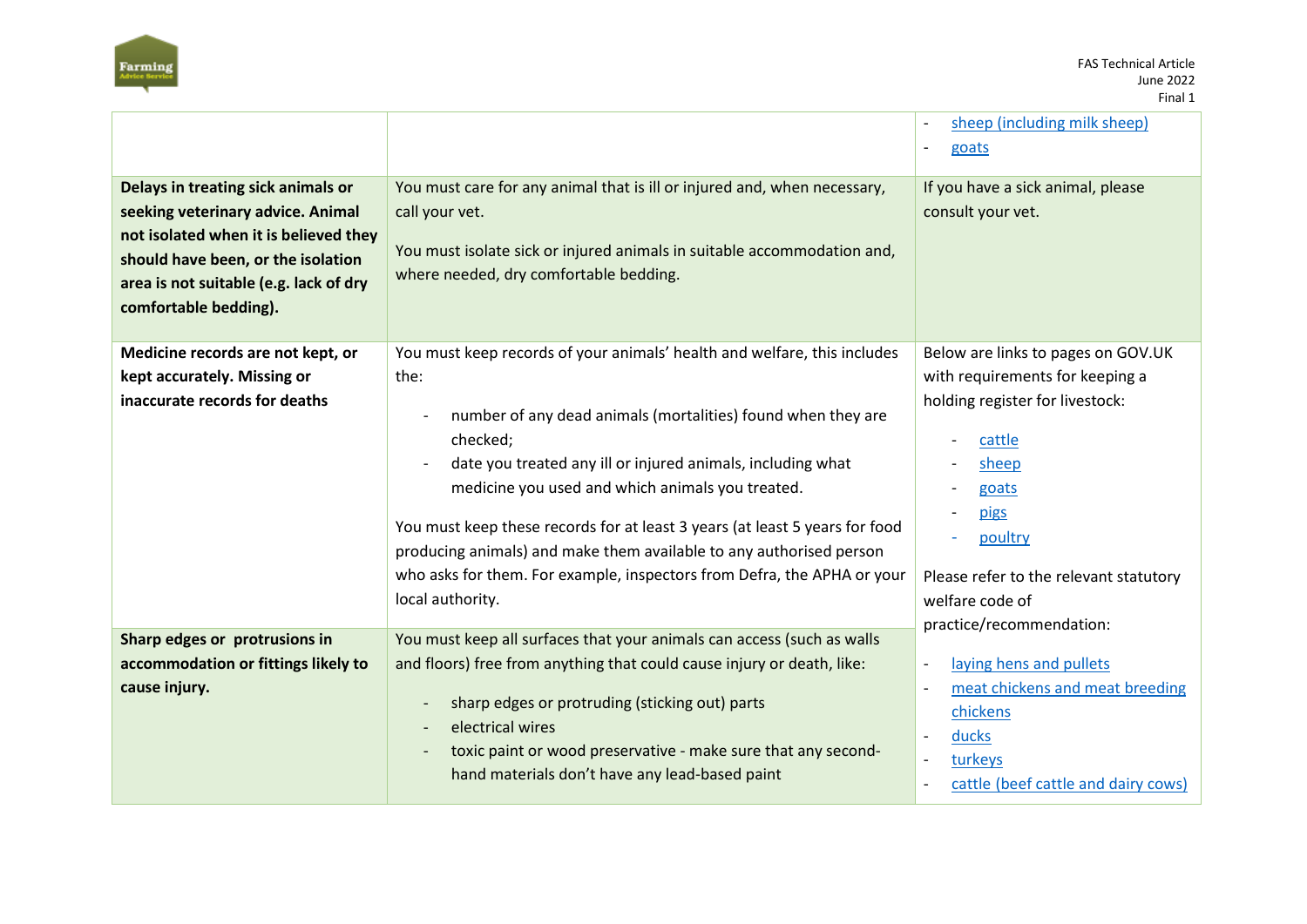

|                                                                                                                                                                              | You must also be able to clean and disinfect any surfaces the animals can<br>come into contact with, and do so regularly.                                                                                                                                                                                                                                                                                                                                                                                                                                                 | pigs (including breeding sows)<br>sheep (including milk sheep)<br>$\overline{\phantom{a}}$<br>goats |
|------------------------------------------------------------------------------------------------------------------------------------------------------------------------------|---------------------------------------------------------------------------------------------------------------------------------------------------------------------------------------------------------------------------------------------------------------------------------------------------------------------------------------------------------------------------------------------------------------------------------------------------------------------------------------------------------------------------------------------------------------------------|-----------------------------------------------------------------------------------------------------|
| Lack of well drained lying are for<br>stock not kept in buildings, or a lack<br>of protection from adverse weather<br>conditions, predators and/or other<br>risks to health. | You must make sure that any animal you keep outside is protected from<br>extreme weather, predators and risks to their health (e.g. poisonous<br>weeds, dangerous ground).                                                                                                                                                                                                                                                                                                                                                                                                |                                                                                                     |
| Feed provided is not appropriate for<br>the age/species of livestock. For<br>example, animals being fed less<br>frequently than required.<br>Insufficient or no water supply | You must place and maintain feed and water points so that animals won't<br>injure each other when competing for food and water.<br>You must feed animals at appropriate intervals and at least once a day<br>(unless a vet has told you otherwise) and give them enough fresh water<br>to last them throughout the day. The food you give must be suitable for<br>the age and type of animals and it must keep them in good health.<br>The welfare codes of recommendations explain where there are extra<br>feeding requirements, e.g. you must feed calves twice a day. |                                                                                                     |
| Animals have not been inspected to<br>the required frequency                                                                                                                 | You must check your animals regularly - at least once a day if they<br>depend on you for their welfare (e.g. housed poultry). If you have any<br>housed calves (up to 6 months old), you must check on them at least<br>twice a day. Calves kept outside must be checked at least once a day.                                                                                                                                                                                                                                                                             |                                                                                                     |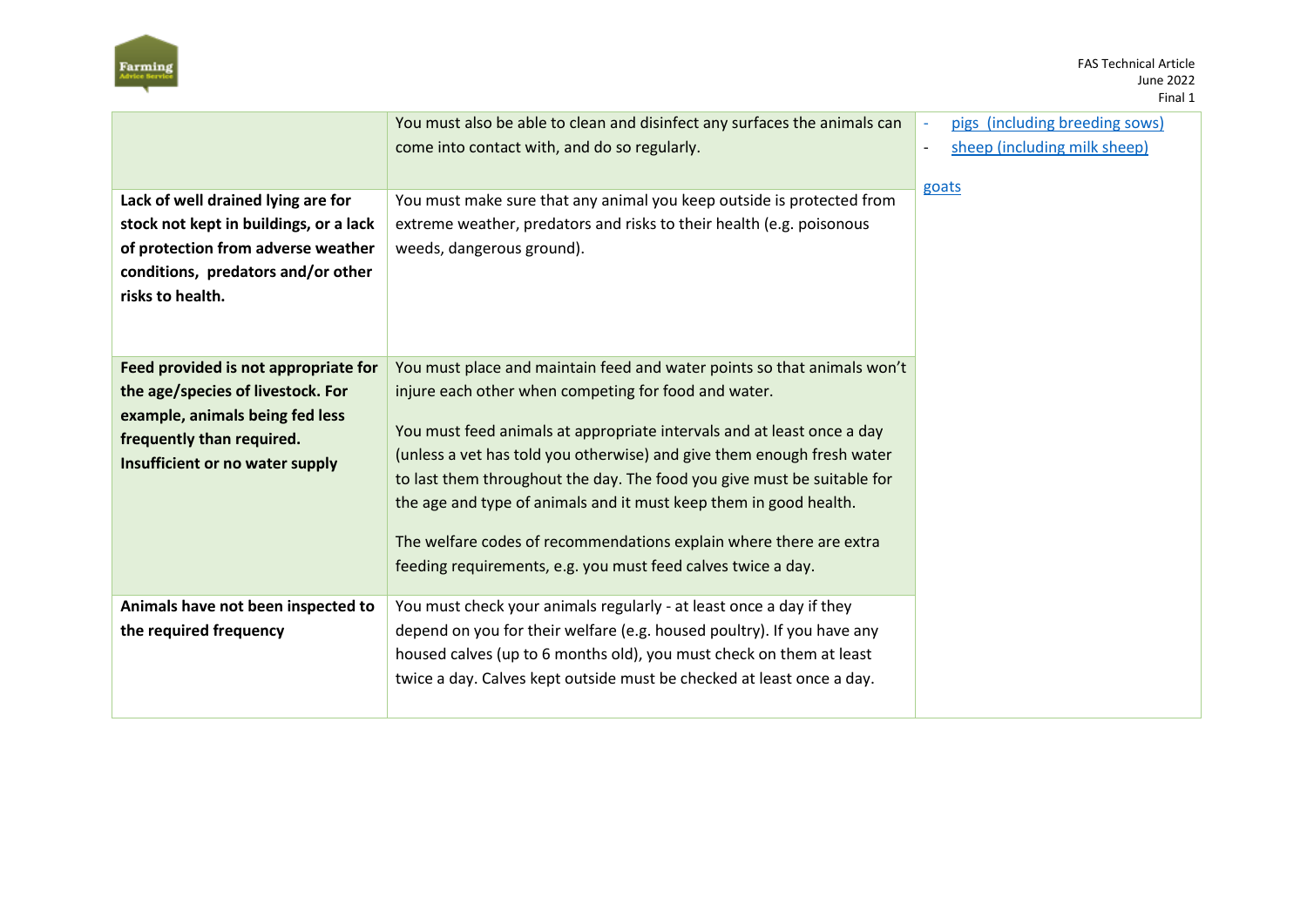

| GAEC 7a: Boundaries protects boundary features, such as hedgerows (hedges), stone walls, earth banks and stone banks. |                                                                                                                                                                                                                 |                                                                                                                                                                    |  |
|-----------------------------------------------------------------------------------------------------------------------|-----------------------------------------------------------------------------------------------------------------------------------------------------------------------------------------------------------------|--------------------------------------------------------------------------------------------------------------------------------------------------------------------|--|
| <b>Common non-compliance</b>                                                                                          | What are the rules?                                                                                                                                                                                             | <b>Recommendations for further information</b>                                                                                                                     |  |
| Applying pesticide, fertiliser or<br>cultivating within the 1 or 2 metre<br>protection zone.                          | You must not cultivate or apply fertilisers or pesticides to<br>land within 2 metres of the centre of a hedge.                                                                                                  | The GAEC 7a page on GOV.UK has more information<br>about these rules.<br>Please also remember the farming rules for water<br>which has rules on spreading.         |  |
| Not taking reasonable steps to<br>maintain green cover on the 2-<br>metre protection zone throughout<br>the year.     | You must take all reasonable steps to keep a green cover on<br>land within 2 metres of the centre of a hedge.                                                                                                   | <b>Championing the Farmed Environment (CFE) has lots</b><br>of resources on its website, including information on<br>the benefits of maintaining a field boundary. |  |
| Trimming a hedgerow between 1<br>March and 31 August.                                                                 | The closed period that places a ban on cutting and trimming<br>hedges and trees between 1 March and 31 August (inclusive)<br>is a cross compliance requirement under GAEC 7a:<br>Boundaries and GAEC 7c: Trees. | The February 2022 FAS newsletter provides a<br>summary on the hedge and tree cutting rules. You<br>read the full requirements on GOV.UK.                           |  |